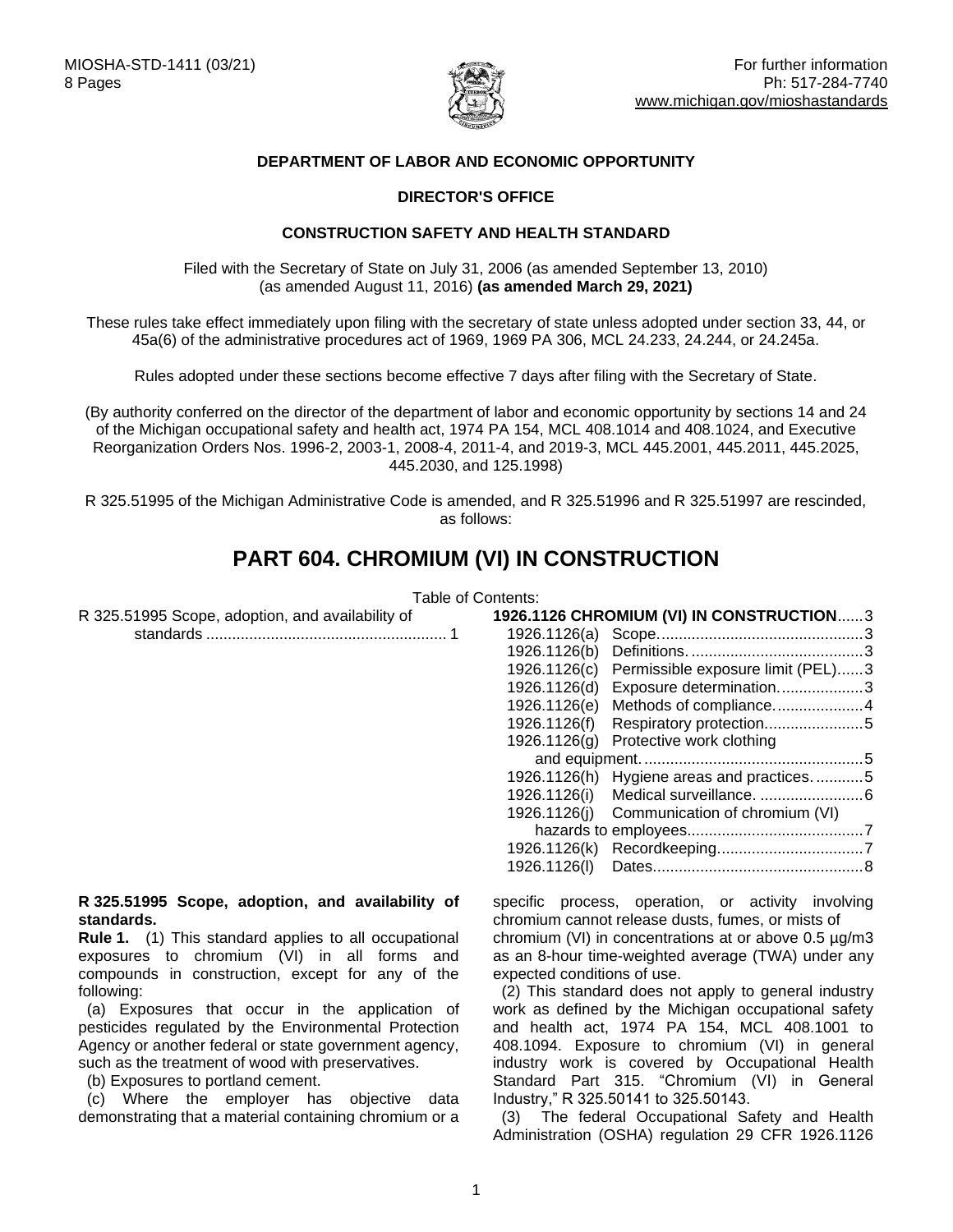"Chromium (VI)," amended May 14, 2019, is adopted by reference in these rules. As used in these rules:

(a) "Assistant secretary," means the director of the department of labor and economic opportunity or his or her designated representative.

(b) "1910.134" means General Industry and Construction Safety and Health Standard Part 451. "Respiratory Protection."

(c) "1910.1200," means Occupational Health Standard Part 430. "Hazard Communication."

(d) "1910.1020," means General Industry and Construction Safety and Health Standard Part 470. "Employee Medical Records and Trade Secrets."

(4) The federal regulation adopted in this rule has the same force and effect as a rule promulgated pursuant to the provisions of the Michigan occupational safety and health act (MIOSHA), 1974 PA 154, MCL 408.1001 to 408.1094.

 (5) The OSHA standard 29 CFR 1926.1126 "Chromium (VI)," amended May 14, 2019, is available from the United States Department of Labor, Occupational Safety and Health Administration website: www.osha.gov, at no charge, as of the time of adoption of these rules.

 (6) The standard adopted in these rules is available for inspection at the Department of Labor and Economic Opportunity, MIOSHA, Standards and FOIA Section, 530 West Allegan Street, P.O. Box 30643, Lansing, Michigan, 48909-8143.

<span id="page-1-0"></span> (7) The standard adopted in these rules may be obtained from the publisher or may be obtained from the Department of Labor and Economic Opportunity, MIOSHA, Standards and FOIA Section, 530 West Allegan Street, P.O. Box 30643, Lansing, Michigan, 48909-8143, at the cost charged in this rule, plus \$20.00 for shipping and handling.

 (8) The following Michigan occupational safety and health administrative (MIOSHA) standards are referenced in these rules. Up to 5 copies of these standards may be obtained at no charge from the Department of Labor and Economic Opportunity, MIOSHA, Standards and FOIA Section, 530 West Allegan Street, P.O. Box 30643, Lansing, Michigan, 48909-8143; or via the internet at the following website: www.michigan.gov/mioshastandards. For quantities greater than 5, the cost, as of the time of adoption of these rules, is 4 cents per page.

 (a) General Industry Safety and Health Standard Part 315. "Chromium (VI) in General Industry," R 325.50141 to R 325.50143.

 (b) Occupational Health Standard Part 430. "Hazard Communication," R 325.77001 to R 325.77004.

 (c) General Industry and Construction Safety and Health Standard Part 451. "Respiratory Protection," R 325.60051 and R 325.60052.

 (d) General Industry and Construction Safety and Health Standard Part 470. "Employee Medical Records and Trade Secrets," R 325.3451 to R 325.3476.

#### **R 325.51996 Rescinded.**

#### **R 325.51997 Rescinded.**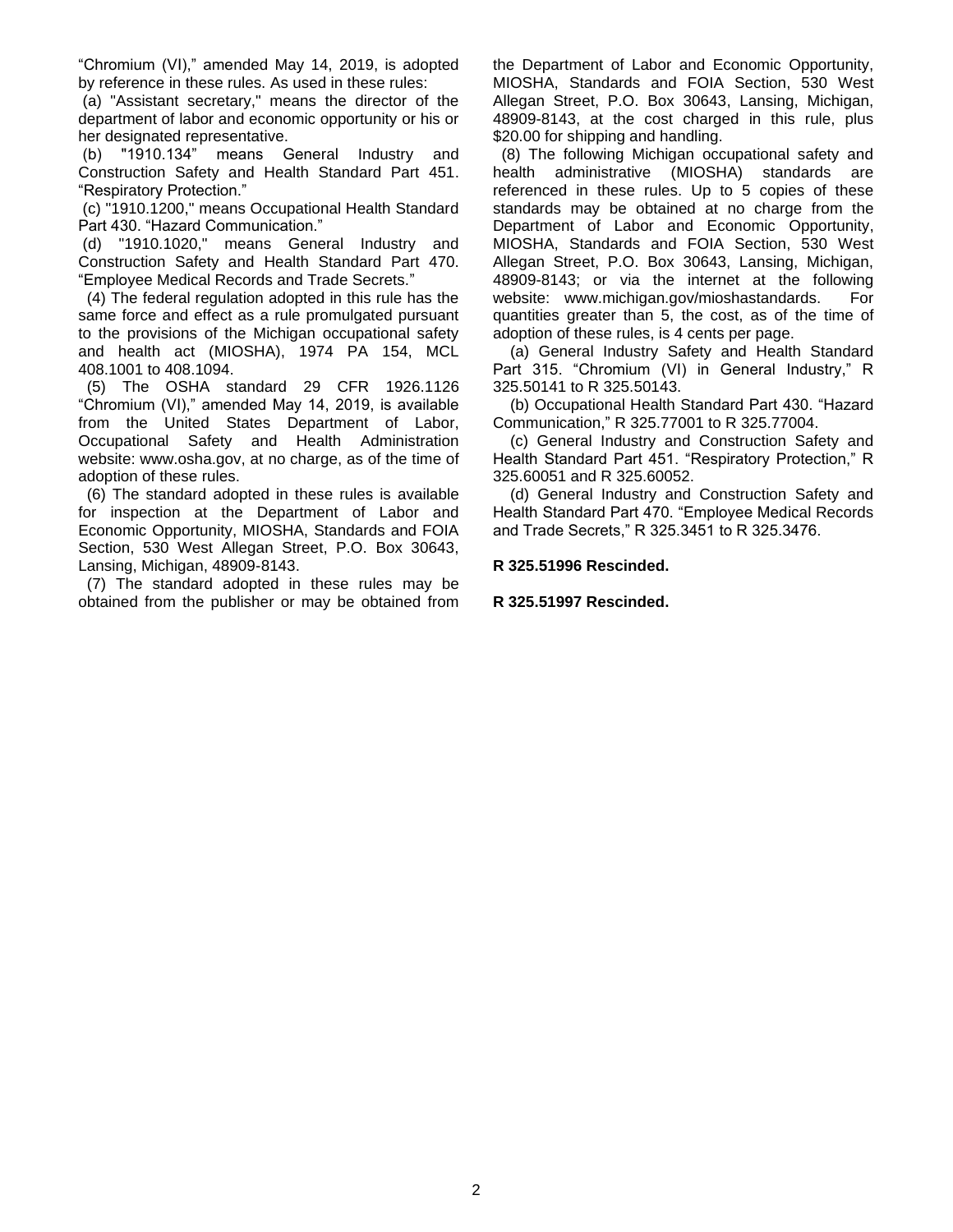# **1926.1126 CHROMIUM (VI) IN CONSTRUCTION**

# <span id="page-2-0"></span>**1926.1126(a) Scope.**

- This standard applies to occupational exposures to chromium (VI) in all forms and compounds in construction, except:
- 1926.1126(a)(2) Exposures that occur in the application of pesticides regulated by the Environmental Protection Agency or another Federal government agency (e.g., the treatment of wood with preservatives);

1926.1126(a)(3) Exposures to portland cement; or

1926.1126(a)(4) Where the employer has objective data demonstrating that a material containing chromium or a specific process, operation, or activity involving chromium cannot release dusts, fumes, or mists of chromium (VI) in concentrations at or above 0.5  $\mu$ g/m<sup>3</sup> as an 8-hour time-weighted average (TWA) under any expected conditions of use.

# <span id="page-2-1"></span>**1926.1126(b) Definitions.**

For the purposes of this section the following definitions apply:

- *Action level* means a concentration of airborne chromium (VI) of 2.5 micrograms per cubic meter of air (2.5 µg/m<sup>3</sup> ) calculated as an 8-hour time-weighted average (TWA).
- *Assistant Secretary* means the Assistant Secretary of Labor for Occupational Safety and Health, U.S. Department of Labor, or designee.
- *Chromium (VI) [hexavalent chromium or Cr(VI)]* means chromium with a valence of positive six, in any form and in any compound.
- *Director* means the Director of the National Institute for Occupational Safety and Health (NIOSH), U.S. Department of Health and Human Services, or designee.
- *Emergency* means any occurrence that results, or is likely to result, in an uncontrolled release of chromium (VI). If an incidental release of chromium (VI) can be controlled at the time of release by employees in the immediate release area, or by maintenance personnel, it is not an emergency.
- *Employee exposure* means the exposure to airborne chromium (VI) that would occur if the employee were not using a respirator.
- *High-efficiency particulate air [HEPA] filter* means a filter that is at least 99.97 percent efficient in removing monodispersed particles of 0.3 micrometers in diameter or larger.
- *Historical monitoring data* means data from chromium (VI) monitoring conducted prior to May 30, 2006, obtained during work operations conducted under workplace conditions closely resembling the processes, types of material, control methods, work practices, and environmental conditions in the employer's current operations.
- *Objective data* means information such as air monitoring data from industry-wide surveys or calculations based on the composition or chemical and physical properties of a substance demonstrating the employee exposure to chromium (VI) associated with a particular product or material or a specific process, operation, or activity. The data must reflect workplace conditions closely resembling the processes, types of material, control methods, work practices, and environmental conditions in the employer's current operations.
- *Physician or other licensed health care professional [PLHCP]* is an individual whose legally permitted scope of practice (i.e., license, registration, or certification) allows him or her to independently provide or be delegated the responsibility to provide some or all of the particular health care services required by paragraph (k) of this section.

# <span id="page-2-2"></span>**1926.1126(c) Permissible exposure limit (PEL).**

The employer shall ensure that no employee is exposed to an airborne concentration of chromium (VI) in excess of 5 micrograms per cubic meter of air (5  $\mu$ g/m<sup>3</sup>), calculated as an 8-hour time-weighted average (TWA).

# <span id="page-2-3"></span>**1926.1126(d) Exposure determination.**

#### **1926.1126(d)(1) General**.

Each employer who has a workplace or work operation covered by this section shall determine the 8-hour TWA exposure for each employee exposed to chromium (VI). This determination shall be made in accordance with either paragraph (d)(2) or paragraph (d)(3) of this section.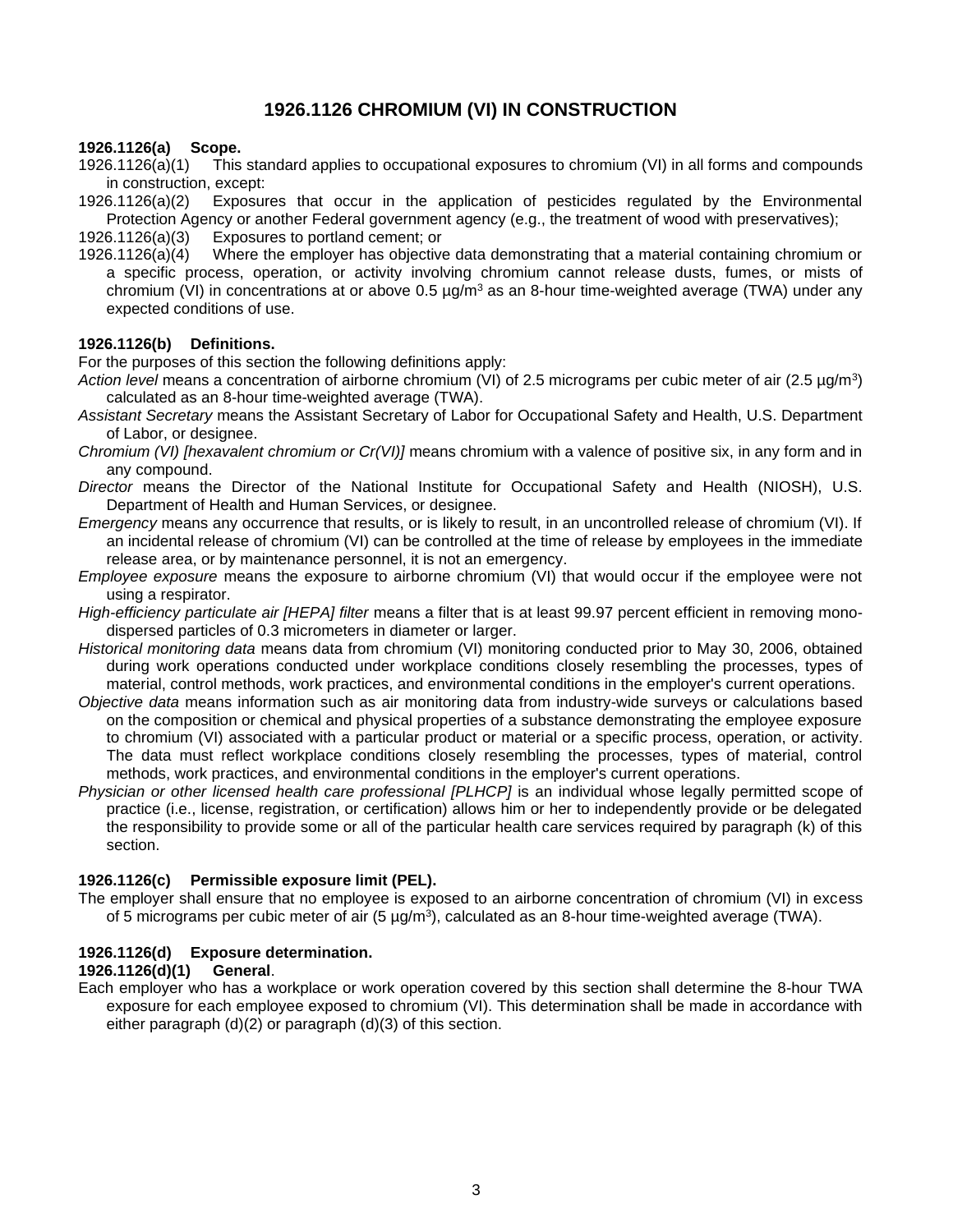# **1926.1126(d)(2) Scheduled monitoring option**.

- 1926.1126(d)(2)(i) The employer shall perform initial monitoring to determine the 8-hour TWA exposure for each employee on the basis of a sufficient number of personal breathing zone air samples to accurately characterize full shift exposure on each shift, for each job classification, in each work area. Where an employer does representative sampling instead of sampling all employees in order to meet this requirement, the employer shall sample the employee(s) expected to have the highest chromium (VI) exposures.
- 1926.1126(d)(2)(ii) If initial monitoring indicates that employee exposures are below the action level, the employer may discontinue monitoring for those employees whose exposures are represented by such monitoring.
- 1926.1126(d)(2)(iii)If monitoring reveals employee exposures to be at or above the action level, the employer shall perform periodic monitoring at least every six months.
- 1926.1126(d)(2)(iv)If monitoring reveals employee exposures to be above the PEL, the employer shall perform periodic monitoring at least every three months.
- 1926.1126(d)(2)(v) If periodic monitoring indicates that employee exposures are below the action level, and the result is confirmed by the result of another monitoring taken at least seven days later, the employer may discontinue the monitoring for those employees whose exposures are represented by such monitoring.
- 1926.1126(d)(2)(vi)The employer shall perform additional monitoring when there has been any change in the production process, raw materials, equipment, personnel, work practices, or control methods that may result in new or additional exposures to chromium (VI), or when the employer has any reason to believe that new or additional exposures have occurred.

#### **1926.1126(d)(3) Performance-oriented option**.

The employer shall determine the 8-hour TWA exposure for each employee on the basis of any combination of air monitoring data, historical monitoring data, or objective data sufficient to accurately characterize employee exposure to chromium (VI).

# **1926.1126(d)(4) Employee notification of determination results**.

- 1926.1126(d)(4)(i) Within 5 work days after making an exposure determination in accordance with paragraph (d)(2) or paragraph (d)(3) of this section, the employer shall individually notify each affected employee in writing of the results of that determination or post the results in an appropriate location accessible to all affected employees.
- 1926.1126(d)(4)(ii) Whenever the exposure determination indicates that employee exposure is above the PEL, the employer shall describe in the written notification the corrective action being taken to reduce employee exposure to or below the PEL.

#### **1926.1126(d)(5) Accuracy of measurement**.

Where air monitoring is performed to comply with the requirements of this section, the employer shall use a method of monitoring and analysis that can measure chromium (VI) to within an accuracy of plus or minus 25 percent (25%) and can produce accurate measurements to within a statistical confidence level of 95 percent for airborne concentrations at or above the action level.

#### **1926.1126(d)(6) Observation of monitoring**.

- 1926.1126(d)(6)(i) Where air monitoring is performed to comply with the requirements of this section, the employer shall provide affected employees or their designated representatives an opportunity to observe any monitoring of employee exposure to chromium (VI).
- 1926.1126(d)(6)(ii) When observation of monitoring requires entry into an area where the use of protective clothing or equipment is required, the employer shall provide the observer with clothing and equipment and shall assure that the observer uses such clothing and equipment and complies with all other applicable safety and health procedures.

# <span id="page-3-0"></span>**1926.1126(e) Methods of compliance.**

#### **1926.1126(e)(1) Engineering and work practice controls**.

- 1926.1126(e)(1)(i) Except as permitted in paragraph (e)(1)(ii) of this section, the employer shall use engineering and work practice controls to reduce and maintain employee exposure to chromium (VI) to or below the PEL unless the employer can demonstrate that such controls are not feasible. Wherever feasible engineering and work practice controls are not sufficient to reduce employee exposure to or below the PEL, the employer shall use them to reduce employee exposure to the lowest levels achievable, and shall supplement them by the use of respiratory protection that complies with the requirements of paragraph (f) of this section.
- 1926.1126(e)(1)(ii) Where the employer can demonstrate that a process or task does not result in any employee exposure to chromium (VI) above the PEL for 30 or more days per year (12 consecutive months), the requirement to implement engineering and work practice controls to achieve the PEL does not apply to that process or task.

#### **1926.1126(e)(2) Prohibition of rotation**.

<span id="page-3-1"></span>The employer shall not rotate employees to different jobs to achieve compliance with the PEL.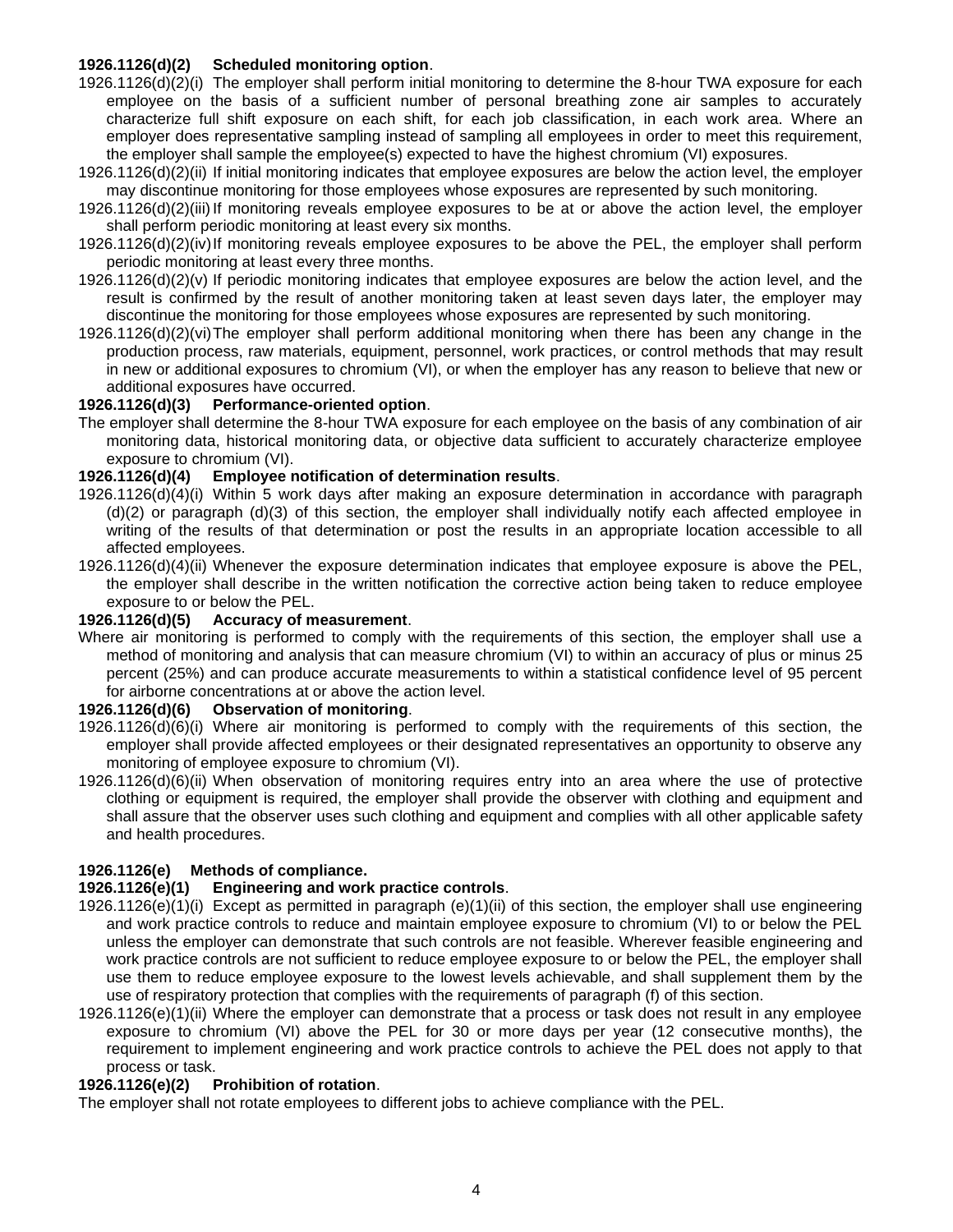# **1926.1126(f) Respiratory protection.**

#### **1926.1126(f)(1) General**.

Where respiratory protection is required by this section, the employer must provide each employee an appropriate respirator that complies with the requirements of this paragraph. Respiratory protection is required during:

1926.1126(f)(1)(i) Periods necessary to install or implement feasible engineering and work practice controls;

1926.1126(f)(1)(ii) Work operations, such as maintenance and repair activities, for which engineering and work practice controls are not feasible;

1926.1126(f)(1)(iii) Work operations for which an employer has implemented all feasible engineering and work practice controls and such controls are not sufficient to reduce exposures to or below the PEL;

1926.1126(f)(1)(iv) Work operations where employees are exposed above the PEL for fewer than 30 days per year, and the employer has elected not to implement engineering and work practice controls to achieve the PEL; or

1926.1126(f)(1)(v) Emergencies.

#### **1926.1126(f)(2) Respiratory protection program**.

Where respirator use is required by this section, the employer shall institute a respiratory protection program in accordance with 1910.134, which covers each employee required to use a respirator.

# <span id="page-4-0"></span>**1926.1126(g) Protective work clothing and equipment.**

# **1926.1126(g)(1) Provision and use**.

Where a hazard is present or is likely to be present from skin or eve contact with chromium (VI), the employer shall provide appropriate personal protective clothing and equipment at no cost to employees, and shall ensure that employees use such clothing and equipment.

1926.1126(g)(1)(i) Periods necessary to install or implement feasible engineering and work practice controls;

# **1926.1126(g)(2) Removal and storage**.

- 1926.1126(g)(2)(i) The employer shall ensure that employees remove all protective clothing and equipment contaminated with chromium (VI) at the end of the work shift or at the completion of their tasks involving chromium (VI) exposure, whichever comes first.
- 1926.1126(g)(2)(ii) The employer shall ensure that no employee removes chromium (VI)-contaminated protective clothing or equipment from the workplace, except for those employees whose job it is to launder, clean, maintain, or dispose of such clothing or equipment.
- 1926.1126(g)(2)(iii) When contaminated protective clothing or equipment is removed for laundering, cleaning, maintenance, or disposal, the employer shall ensure that it is stored and transported in sealed, impermeable bags or other closed, impermeable containers.
- 1926.1126(g)(2)(iv)The employer shall ensure that bags or containers of contaminated protective clothing or equipment that are removed from change rooms for laundering, cleaning, maintenance, or disposal shall be labeled in accordance with the requirements of the Hazard Communication Standard, 1910.1200.

# **1926.1126(g)(3) Cleaning and replacement**.

- 1926.1126(g)(3)(i) The employer shall clean, launder, repair and replace all protective clothing and equipment required by this section as needed to maintain its effectiveness.
- 1926.1126(g)(3)(ii) The employer shall prohibit the removal of chromium (VI) from protective clothing and equipment by blowing, shaking, or any other means that disperses chromium (VI) into the air or onto an employee's body.
- 1926.1126(g)(3)(iii)The employer shall inform any person who launders or cleans protective clothing or equipment contaminated with chromium (VI) of the potentially harmful effects of exposure to chromium (VI) and that the clothing and equipment should be laundered or cleaned in a manner that minimizes skin or eye contact with chromium (VI) and effectively prevents the release of airborne chromium (VI) in excess of the PEL.

# <span id="page-4-1"></span>**1926.1126(h) Hygiene areas and practices.**

#### **1926.1126(h)(1) General**.

Where protective clothing and equipment is required, the employer shall provide change rooms in conformance with 29 CFR 1926.51 Where skin contact with chromium (VI) occurs, the employer shall provide washing facilities in conformance with 29 CFR 1926.51. Eating and drinking areas provided by the employer shall also be in conformance with 1926.51.

#### **1926.1126(h)(2) Change rooms**.

The employer shall assure that change rooms are equipped with separate storage facilities for protective clothing and equipment and for street clothes, and that these facilities prevent cross-contamination.

#### **1926.1126(h)(3) Washing facilities**.

- 1926.1126(h)(3)(i) The employer shall provide readily accessible washing facilities capable of removing chromium (VI) from the skin, and shall ensure that affected employees use these facilities when necessary.
- 1926.1126(h)(3)(ii) The employer shall ensure that employees who have skin contact with chromium (VI) wash their hands and faces at the end of the work shift and prior to eating, drinking, smoking, chewing tobacco or gum, applying cosmetics, or using the toilet.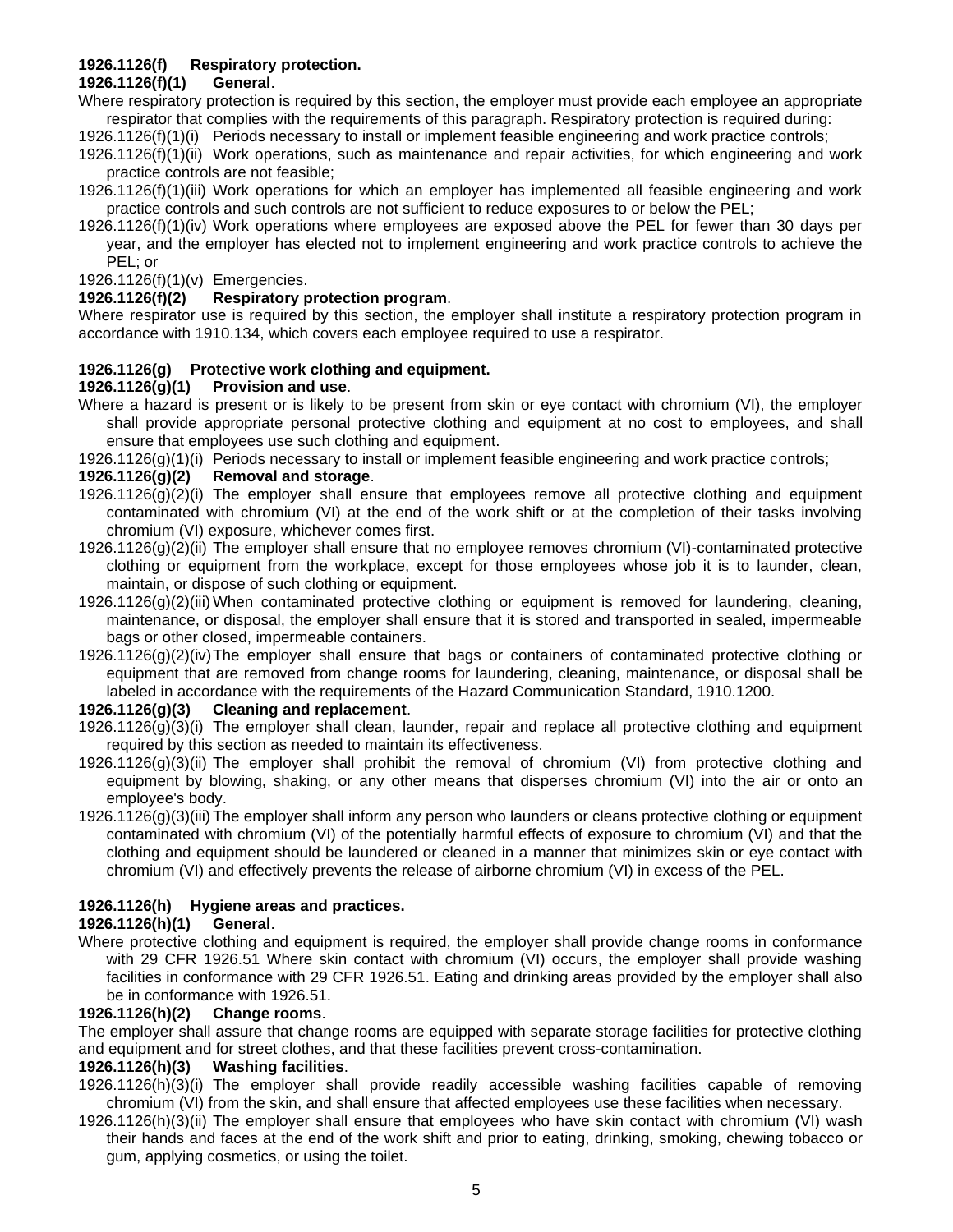#### **1926.1126(h)(4) Eating and drinking areas**.

- 1926.1126(h)(4)(i) Whenever the employer allows employees to consume food or beverages at a worksite where chromium (VI) is present, the employer shall ensure that eating and drinking areas and surfaces are maintained as free as practicable of chromium (VI).
- 1926.1126(h)(4)(ii) The employer shall ensure that employees do not enter eating and drinking areas with protective work clothing or equipment unless surface chromium (VI) has been removed from the clothing and equipment by methods that do not disperse chromium (VI) into the air or onto an employee's body.

#### **1926.1126(h)(5) Prohibited activities**.

The employer shall ensure that employees do not eat, drink, smoke, chew tobacco or gum, or apply cosmetics in areas where skin or eye contact with chromium (VI) occurs; or carry the products associated with these activities, or store such products in these areas.

# <span id="page-5-0"></span>**1926.1126(i) Medical surveillance.**

# **1926.1126(i)(1) General**.

- 1926.1126(i)(1)(i) The employer shall make medical surveillance available at no cost to the employee, and at a reasonable time and place, for all employees:
- 1926.1126(i)(1)(i)(A) Who are or may be occupationally exposed to chromium (VI) at or above the action level for 30 or more days a year;
- 1926.1126(i)(1)(i)(B) Experiencing signs or symptoms of the adverse health effects associated with chromium (VI) exposure; or

1926.1126(i)(1)(i)(C) Exposed in an emergency.

1926.1126(i)(1)(ii) The employer shall assure that all medical examinations and procedures required by this section are performed by or under the supervision of a PLHCP.

# **1926.1126(i)(2) Frequency**.

The employer shall provide a medical examination:

1926.1126(i)(2)(i) Within 30 days after initial assignment, unless the employee has received a chromium (VI) related medical examination that meets the requirements of this paragraph within the last twelve months;

1926.1126(i)(2)(ii) Annually;

1926.1126(i)(2)(iii) Within 30 days after a PLHCP's written medical opinion recommends an additional examination;

- 1926.1126(i)(2)(iv) Whenever an employee shows signs or symptoms of the adverse health effects associated with chromium (VI) exposure;
- 1926.1126(i)(2)(v) Within 30 days after exposure during an emergency which results in an uncontrolled release of chromium (VI); or
- 1926.1126(i)(2)(vi) At the termination of employment, unless the last examination that satisfied the requirements of paragraph (i) of this section was less than six months prior to the date of termination.

#### **1926.1126(i)(3) Contents of examination**.

A medical examination consists of:

- 1926.1126(i)(3)(i) A medical and work history, with emphasis on: past, present, and anticipated future exposure to chromium (VI); any history of respiratory system dysfunction; any history of asthma, dermatitis, skin ulceration, or nasal septum perforation; and smoking status and history;
- 1926.1126(i)(3)(ii) A physical examination of the skin and respiratory tract; and
- 1926.1126(i)(3)(iii) Any additional tests deemed appropriate by the examining PLHCP.

#### **1926.1126(i)(4) Information provided to the PLHCP.**

- The employer shall ensure that the examining PLHCP has a copy of this standard, and shall provide the following information:
- 1926.1126(i)(4)(i) A description of the affected employee's former, current, and anticipated duties as they relate to the employee's occupational exposure to chromium (VI);
- 1926.1126(i)(4)(ii) The employee's former, current, and anticipated levels of occupational exposure to chromium (VI);
- 1926.1126(i)(4)(iii) A description of any personal protective equipment used or to be used by the employee, including when and for how long the employee has used that equipment; and
- 1926.1126(i)(4)(iv) Information from records of employment-related medical examinations previously provided to the affected employee, currently within the control of the employer.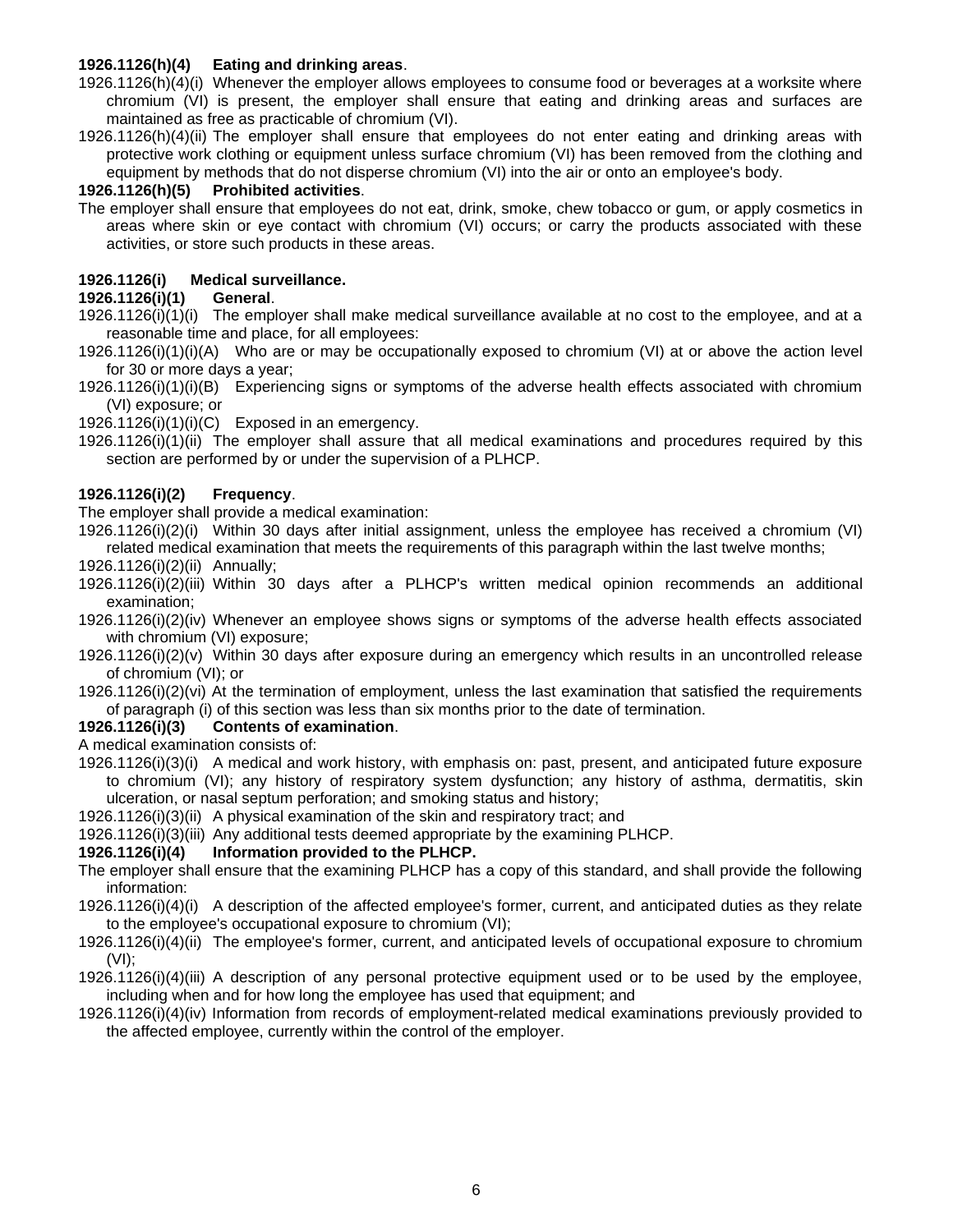# **1926.1126(i)(5) PLHCP's written medical opinion.**

1926.1126(i)(5)(i) The employer shall obtain a written medical opinion from the PLHCP, within 30 days for each medical examination performed on each employee, which contains:

1926.1126(i)(5)(i)(A) The PLHCP's opinion as to whether the employee has any detected medical condition(s) that would place the employee at increased risk of material impairment to health from further exposure to chromium (VI);

1926.1126(i)(5)(i)(B) Any recommended limitations upon the employee's exposure to chromium (VI) or upon the use of personal protective equipment such as respirators;

1926.1126(i)(5)(i)(C) A statement that the PLHCP has explained to the employee the results of the medical examination, including any medical conditions related to chromium (VI) exposure that require further evaluation or treatment, and any special provisions for use of protective clothing or equipment.

1926.1126(i)(5)(ii) The PLHCP shall not reveal to the employer specific findings or diagnoses unrelated to occupational exposure to chromium (VI).

1926.1126(i)(5)(iii) The employer shall provide a copy of the PLHCP's written medical opinion to the examined employee within two weeks after receiving it.

# <span id="page-6-0"></span>**1926.1126(j) Communication of chromium (VI) hazards to employees.**

# **1926.1126(j)(1) Hazard communication**.

The employer shall include chromium (VI) in the program established to comply with the Hazard Communication Standard (HCS) (1910.1200). The employer shall ensure that each employee has access to labels on containers of chromium and safety data sheets, and is trained in accordance with the provisions of 1910.1200 and paragraph (j)(2) of this section. The employer shall provide information on at least the following hazards: Cancer; eye irritation; and skin sensitization.

# **1926.1126(j)(2) Employee information and training**.

1926.1126(j)(2)(i) The employer shall ensure that each employee can demonstrate knowledge of at least the following:

1926.1126(j)(2)(i)(A) The contents of this section; and

1926.1126(j)(2)(i)(B) The purpose and a description of the medical surveillance program required by paragraph (i) of this section.

1926.1126(j)(2)(ii) The employer shall make a copy of this section readily available without cost to all affected employees.

# <span id="page-6-1"></span>**1926.1126(k) Recordkeeping.**

#### **1926.1126(k)(1) Air monitoring data**.

1926.1126(k)(1)(i) The employer shall maintain an accurate record of all air monitoring conducted to comply with the requirements of this section.

1926.1126(k)(1)(ii) This record shall include at least the following information:

1926.1126(k)(1)(ii)(A) The date of measurement for each sample taken;

1926.1126(k)(1)(ii)(B) The operation involving exposure to chromium (VI) that is being monitored;

1926.1126(k)(1)(ii)(C) Sampling and analytical methods used and evidence of their accuracy;

1926.1126(k)(1)(ii)(D) Number, duration, and the results of samples taken;

1926.1126(k)(1)(ii)(E) Type of personal protective equipment, such as respirators worn; and

1926.1126(k)(1)(ii)(F) Name and job classification of all employees represented by the monitoring, indicating which employees were actually monitored.

1926.1126(k)(1)(iii) The employer shall ensure that exposure records are maintained and made available in accordance with 29 CFR 1910.1020.

# **1926.1126(k)(2) Historical monitoring data**.

1926.1126(k)(2)(i) Where the employer has relied on historical monitoring data to determine exposure to chromium (VI), the employer shall establish and maintain an accurate record of the historical monitoring data relied upon.

1926.1126(k)(2)(ii) The record shall include information that reflects the following conditions:

1926.1126(k)(2)(ii)(A) The data were collected using methods that meet the accuracy requirements of paragraph (d)(5) of this section;

- 1926.1126(k)(2)(ii)(B) The processes and work practices that were in use when the historical monitoring data were obtained are essentially the same as those to be used during the job for which exposure is being determined;
- 1926.1126(k)(2)(ii)(C) The characteristics of the chromium (VI) containing material being handled when the historical monitoring data were obtained are the same as those on the job for which exposure is being determined;
- 1926.1126(k)(2)(ii)(D) Environmental conditions prevailing when the historical monitoring data were obtained are the same as those on the job for which exposure is being determined; and